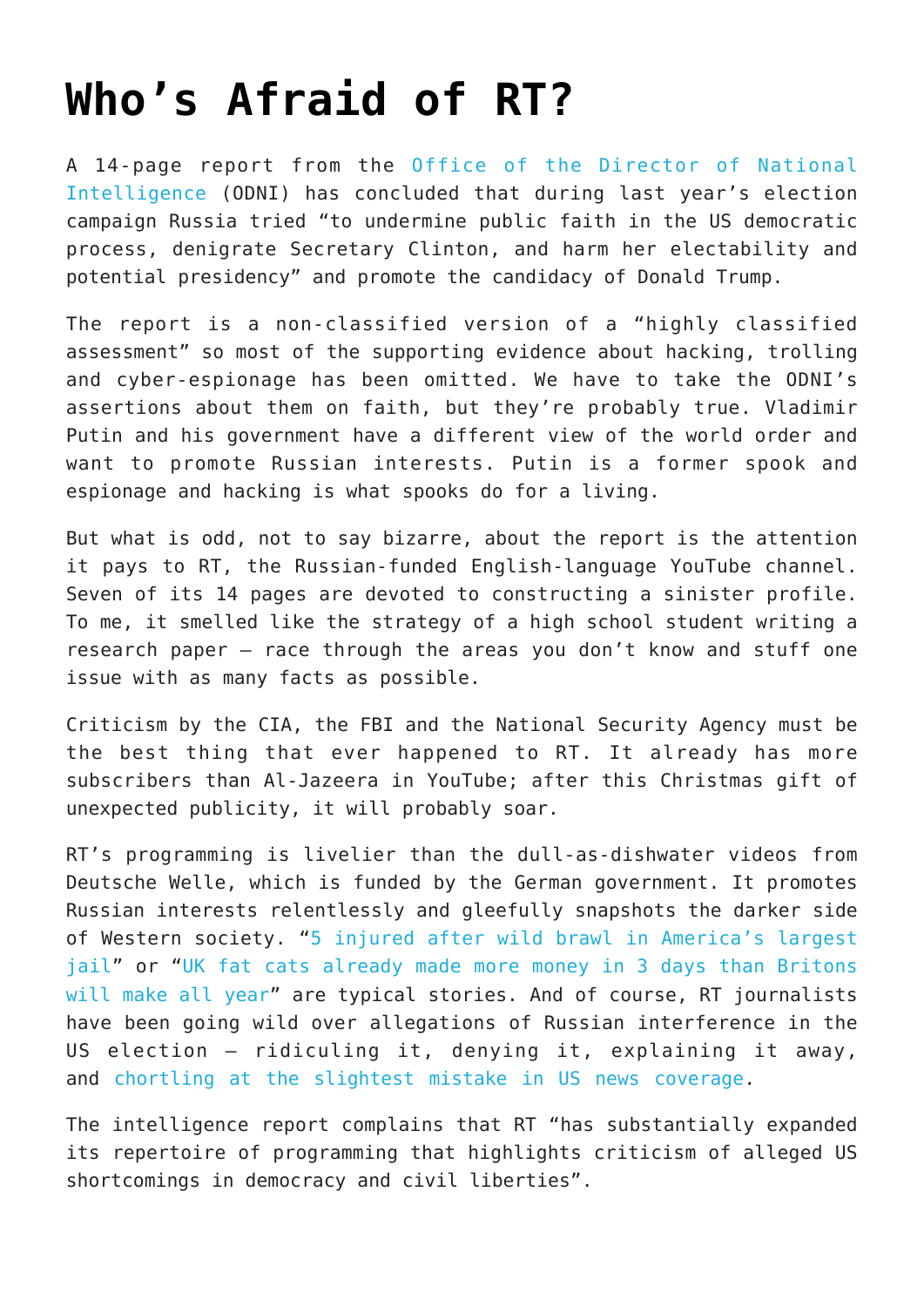But, seriously, how could you expect anything else from a Russianfunded YouTube channel?

Besides, hasn't the intelligence community ever read major American publications for which "criticism of alleged US shortcomings in democracy and civil liberties" is a daily staple. Of all websites on the internet, [TruthOut](http://www.truth-out.org/) is ranked about 21,000 in hits. Its headlines range from "[Capitalism Is the Problem](http://www.truth-out.org/news/item/39011-capitalism-is-the-problem)" to "[Children Starve as US-](http://www.truth-out.org/opinion/item/39012-children-starve-as-us-backed-coalition-violates-human-rights-in-yemen)[Backed Coalition Violates Human Rights in Yemen"](http://www.truth-out.org/opinion/item/39012-children-starve-as-us-backed-coalition-violates-human-rights-in-yemen) to "Donald Trump and His Cabinet of Criminals". [Alternet](http://www.alternet.org/), which is even more popular, ranked about 4,000, contains stories like "[Media Fell for Nazi-](http://www.alternet.org/media/media-fell-nazi-manufactured-white-genocide-scandal)[Manufactured 'White Genocide' Scandal"](http://www.alternet.org/media/media-fell-nazi-manufactured-white-genocide-scandal) or "[While Rohingya Muslims Are](http://www.alternet.org/grayzone-project/while-rohingya-muslims-are-ethnically-cleansed-obama-quietly-lifts-sanctions-burma) [Ethnically Cleansed, Obama Quietly Lifts Sanctions on Burma"](http://www.alternet.org/grayzone-project/while-rohingya-muslims-are-ethnically-cleansed-obama-quietly-lifts-sanctions-burma).

And if we are talking about "undermin[ing] public faith in the US democratic process", progressive websites regularly feature articles which sound like parodies of RT America-bashing. "[Missouri dooms](https://thinkprogress.org/missouri-school-felonies-d840e8ec7242#.bvm1y1a0y) [countless children to the school-to-prison pipeline"](https://thinkprogress.org/missouri-school-felonies-d840e8ec7242#.bvm1y1a0y) or "[The](https://thinkprogress.org/who-killed-alonzo-smith-5d5c128dd60#.llcw2ccao) [mysterious private police force that's killing people in the nation's](https://thinkprogress.org/who-killed-alonzo-smith-5d5c128dd60#.llcw2ccao) [capital](https://thinkprogress.org/who-killed-alonzo-smith-5d5c128dd60#.llcw2ccao)" are headlines in [ThinkProgress,](https://thinkprogress.org/) another leading website. In fact, as far as most of these widely-read websites are concerned, Trump's election proves that the US democratic process is already broken.

Perhaps the CIA, the FBI and the NSA should be reminded that democracies flourish with free flow of information. Americans like to have alternative sources of information other than the New York Times, the Washington Post and CNN – even if some of them are screwball. It is by sifting contrasting political opinions that most people end up forming their views.

In any case, it is an iron law of sociological research that you cannot draw useful conclusions without making comparisons. For instance, Japanese might think that Osaka is a crime-ridden city – until they visit Chicago. So complaints about RT's jaundiced view of America need to be set beside the picture of Russian political and social life projected by [Radio Free Europe/Radio Liberty.](http://www.rferl.org/) (*Disclosure: MercatorNet has republished a few of RFE/RL's articles*.)

RFE/RL is 100% funded by the US Congress. It covers events in an arc of countries stretching from Central Asia to Iran to Russia and its former satellites.